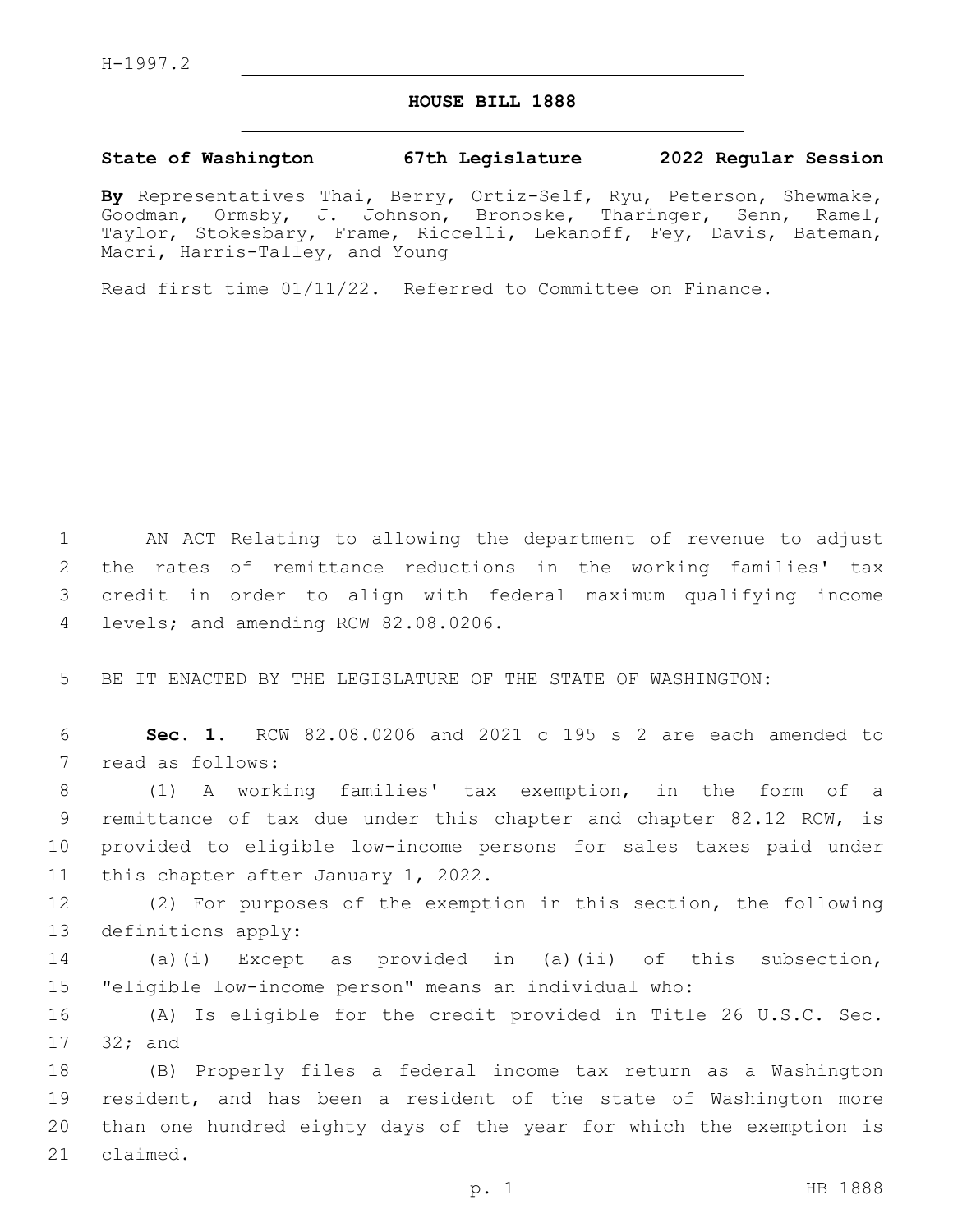(ii) "Eligible low-income person" also means an individual who: (A) Meets the requirements provided in (a)(i)(B) of this

3 subsection; and (B) Would otherwise qualify for the credit provided in Title 26 U.S.C. Sec. 32 except for the fact that the individual filed a federal tax return in the prior year using a valid individual taxpayer identification number in lieu of a social security number, or the individual has a spouse or dependent without a social security 9 number.

 (b) "Income" means earned income as defined by Title 26 U.S.C. 11 Sec. 32.

 (c) "Individual" means an individual and that individual's spouse 13 if they file a federal joint income tax return.

 (d) "Maximum qualifying income" means the maximum federally 15 adjusted gross income for the prior federal tax year.

 (e) "Qualifying child" means a qualifying child as defined by Title 26 U.S.C. Sec. 32, except the child may have a valid individual taxpayer identification number in lieu of a social security number.

 (3)(a) Except as provided in (b) and (c) of this subsection, for 2023 and thereafter, the working families' tax remittance amount for 21 the prior year is:

(i) \$300 for eligible persons with no qualifying children;

(ii) \$600 for eligible persons with one qualifying child;

(iii) \$900 for eligible persons with two qualifying children; or

 (iv) \$1,200 for eligible persons with three or more qualifying 26 children.

27 (b) ((The)) Except as provided in (f) of this subsection, the remittance amounts provided in (a) of this subsection will be reduced, rounded to the nearest dollar, as follows:

 (i) For eligible persons with no qualifying children, beginning at \$2,500 of income below the federal phase-out income for the prior federal tax year, by 18 percent per additional dollar of income until the minimum credit amount as specified in (c) of this subsection is 34 reached.

 (ii) For eligible persons with one qualifying child, beginning at \$5,000 of income below the federal phase-out income for the prior federal tax year, by 12 percent per additional dollar of income until the minimum credit amount as specified in (c) of this subsection is 39 reached.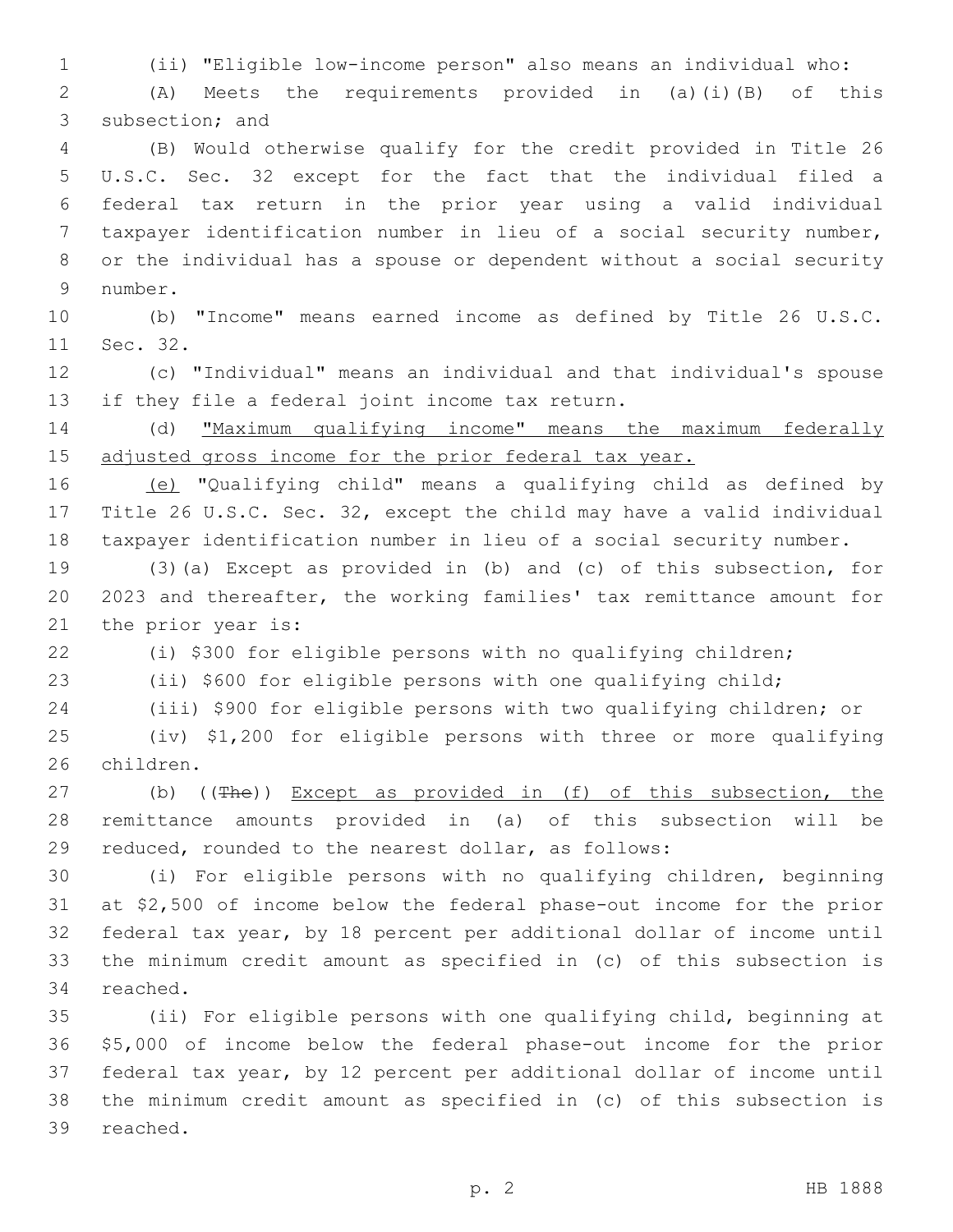(iii) For eligible persons with two qualifying children, beginning at \$5,000 of income below the federal phase-out income for the prior federal tax year, by 15 percent per additional dollar of income until the minimum credit amount as specified in (c) of this 5 subsection is reached.

 (iv) For eligible persons with three or more qualifying children, beginning at \$5,000 of income below the federal phase-out income for the prior federal tax year, by 18 percent per additional dollar of income until the minimum credit amount as specified in (c) of this 10 subsection is reached.

 (c) If the remittance for an eligible person as calculated in this section is greater than one cent, but less than \$50, the 13 remittance amount is \$50.

 (d) The remittance amounts in this section shall be adjusted for inflation every year beginning January 1, 2024, based upon changes in the consumer price index during the previous calendar year.

 (e) For purposes of this section, "consumer price index" means, for any calendar year, that year's average consumer price index for the Seattle, Washington area for urban wage earners and clerical workers, all items, compiled by the bureau of labor statistics, 21 United States department of labor.

 (f) The percentage rate of remittance reductions in (b) of this 23 subsection must be adjusted every year beginning January 1, 2023, based on calculations by the department that result in the minimum 25 credit being received at the maximum qualifying income level.

 (4) The working families' tax exemption shall be administered as 27 provided in this subsection.

 (a) The remittance paid under this section will be paid to eligible filers who apply pursuant to this subsection.

 (i) Application must be made to the department in a form and manner determined by the department. If the application process is initially done electronically, the department must provide a paper application upon request. The application must include any information and documentation as required by the department.

 (ii) Application for the remittance under this section must be made in the year following the year for which the federal return was filed, but in no case may any remittance be provided for any period before January 1, 2022. The department must use the eligible person's most recent federal tax filing to process the remittance.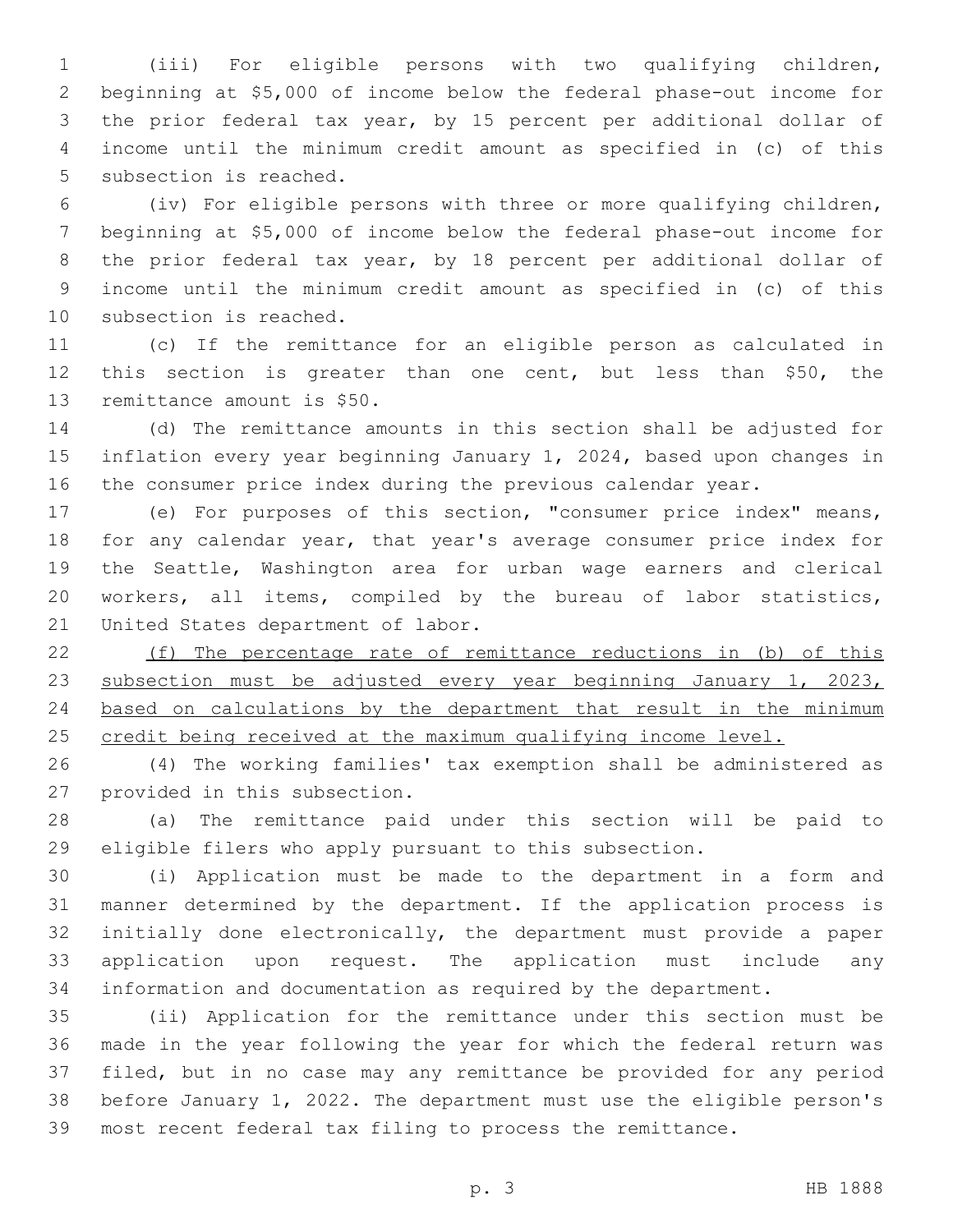(iii) A person may not claim an exemption on behalf of a deceased individual. No individual may claim an exemption under this section for any year in a disallowance period under Title 26 U.S.C. Sec. 32(k)(1) or for any year for which the individual is ineligible to claim the credit in Title 26 U.S.C. Sec. 32 by reason of Title 26  $U.S.C.$  Sec.  $32(k)(2)$ .

 (b) The department shall protect the privacy and confidentiality of personal data of remittance recipients in accordance with chapter 9 82.32 RCW.

 (c) The department shall, in conjunction with other agencies or organizations, design and implement a public information campaign to inform potentially eligible persons of the existence of, and 13 requirements for, this section.

 (d) The department must work with the internal revenue service to administer the exemption on an automatic basis as soon as 16 practicable.

 (5) Receipt of the remittance under this section may not be used in eligibility determinations for any state income support programs 19 or in making public charge determinations.

 (6) The department may adopt rules necessary to implement this section. This includes establishing a date by which applications will be accepted, with the aim of accepting applications as soon as possible. The department may gather necessary data through audit and other administrative records, including verification through internal 25 revenue service data.

 (7) The department must review the application and determine eligibility for the working families' tax exemption based on information provided by the applicant and through audit and other administrative records, including, when it deems it necessary, verification through internal revenue service data.

 (8) If, upon review of internal revenue service data or other information obtained by the department, it appears that an individual received a remittance that the individual was not entitled to, or received a larger remittance than the individual was entitled to, the department may assess against the individual the overpaid amount. The department may also assess such overpaid amount against the individual's spouse if the remittance in question was based on both spouses filing a joint federal income tax return for the year for 39 which the remittance was claimed.

p. 4 HB 1888